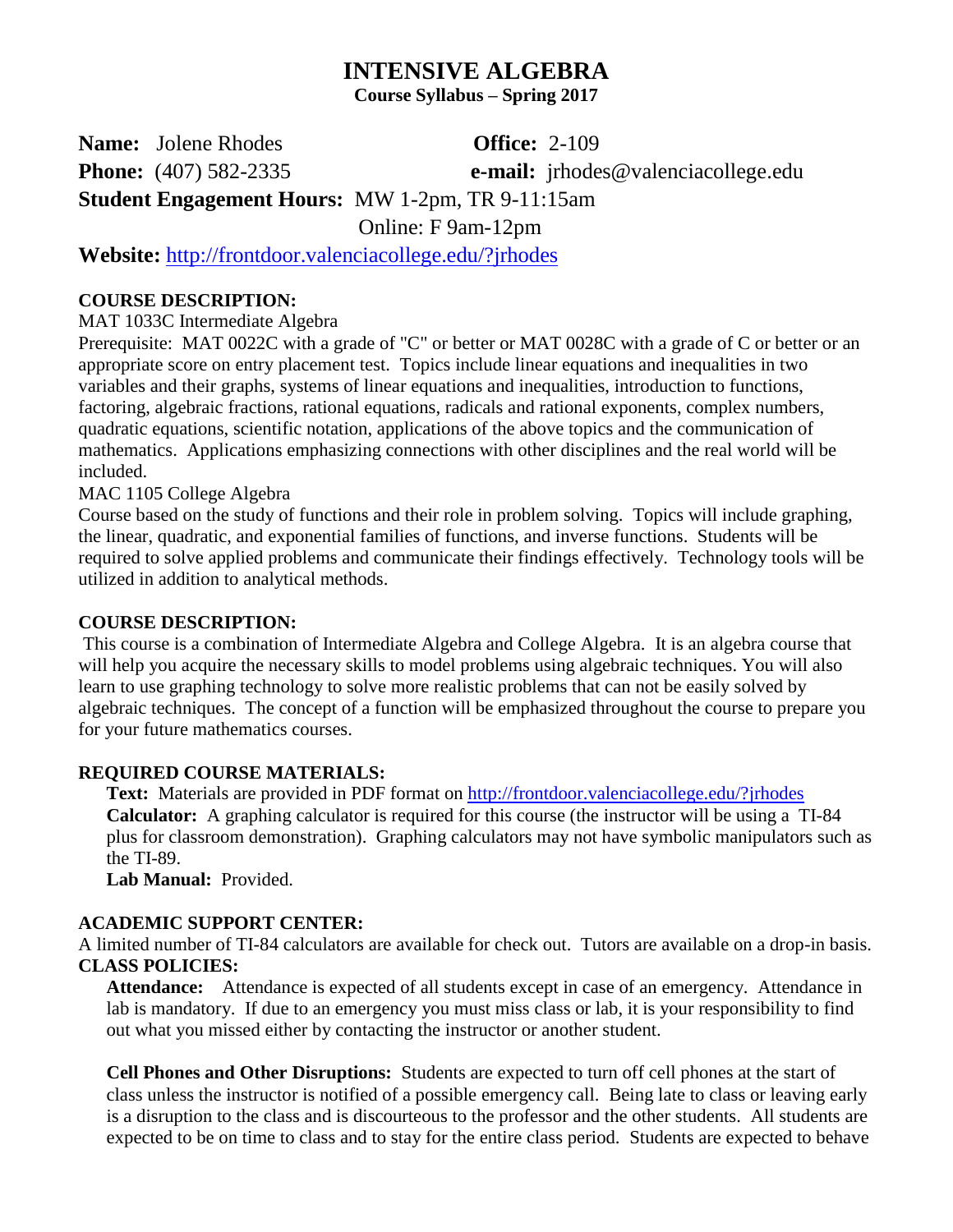in a manner that is conducive to learning both for themselves and others in the class. Students may be asked to leave if their behavior is deemed a disruption by the instructor.

**Homework:** Homework problems will be assigned for each section of the text. Homework will be collected on a random basis throughout the course. Students are expected to make an honest attempt to complete all assigned problems prior to the next class. It is recommended that you keep all homework neatly organized in a notebook.

**Withdrawals:** The withdrawal deadline for receiving a grade of "W" is March 31, 2017. If you withdraw by this deadline, you will receive a "W". If you do not withdraw by the deadline, you will receive a grade of A, B, C, D, or F based on your final average. If you do not show up for the final exam and have not withdrawn from the course, then you will receive a grade of "F" in the course. Any student who withdraws or is withdrawn from a class during a third or subsequent attempt in the same course will be assigned a grade of "F."

You may choose at the end of the term to attempt to pass just MAT1033 by taking the final exam for that course. If you choose this option, you must inform the instructor before the last day of regular classes and you will receive a grade of "W" for MAC1105 and the grade earned for MAT1033.

## **EVALUATION:**

You will receive a grade in both Intermediate Algebra and College Algebra at the end of the term. Your grade for both courses will be the same (see exceptions below) and is determined by grades on tests, lab work, worksheets/homework, and a comprehensive final exam.

**Tests:** There will be a total of 7 unit tests in the course. I do not allow makeup exams so be sure to be present for all scheduled tests. If you know you are going to miss an exam, please contact me before the exam for possible rescheduling of the exam.

Lab Work: You will receive a grade for your work in lab. Some of these may be group exercises. There will be no makeup assignments. The lowest 2 (10 point) lab activities will be dropped before calculating your lab average to account for illness and emergencies. This will count as 100 points towards your grade.

**Worksheets:** Worksheets, quizzes, homework and other class activities will count as 150 points towards your grade. All assignments are due at the beginning of class. Worksheets may be handed in one day late for a maximum of half credit (unless reviewed in class). The lowest 3 (10 point) grades will be dropped before calculating your average.

**Project:** There will be a group project in which the group will provide a review activity for one test in the course. A rubric will be provided. The project will be worth 50 points towards your grade.

**Final Exam:** There will be a comprehensive final exam given at the end of the course on Wednesday, April 26 from 10am-12:30pm. The final will count as 200 points towards your grade. The final exam grade may also replace your lowest exam grade or one missed exam.

## **Grade Calculation for each course:**

| Unit Tests:         | 700 points |
|---------------------|------------|
| Lab Activities:     | 100 points |
| Worksheets/Quizzes: | 150 points |
| Project:            | 50 points  |
| Final Exam:         | 200 points |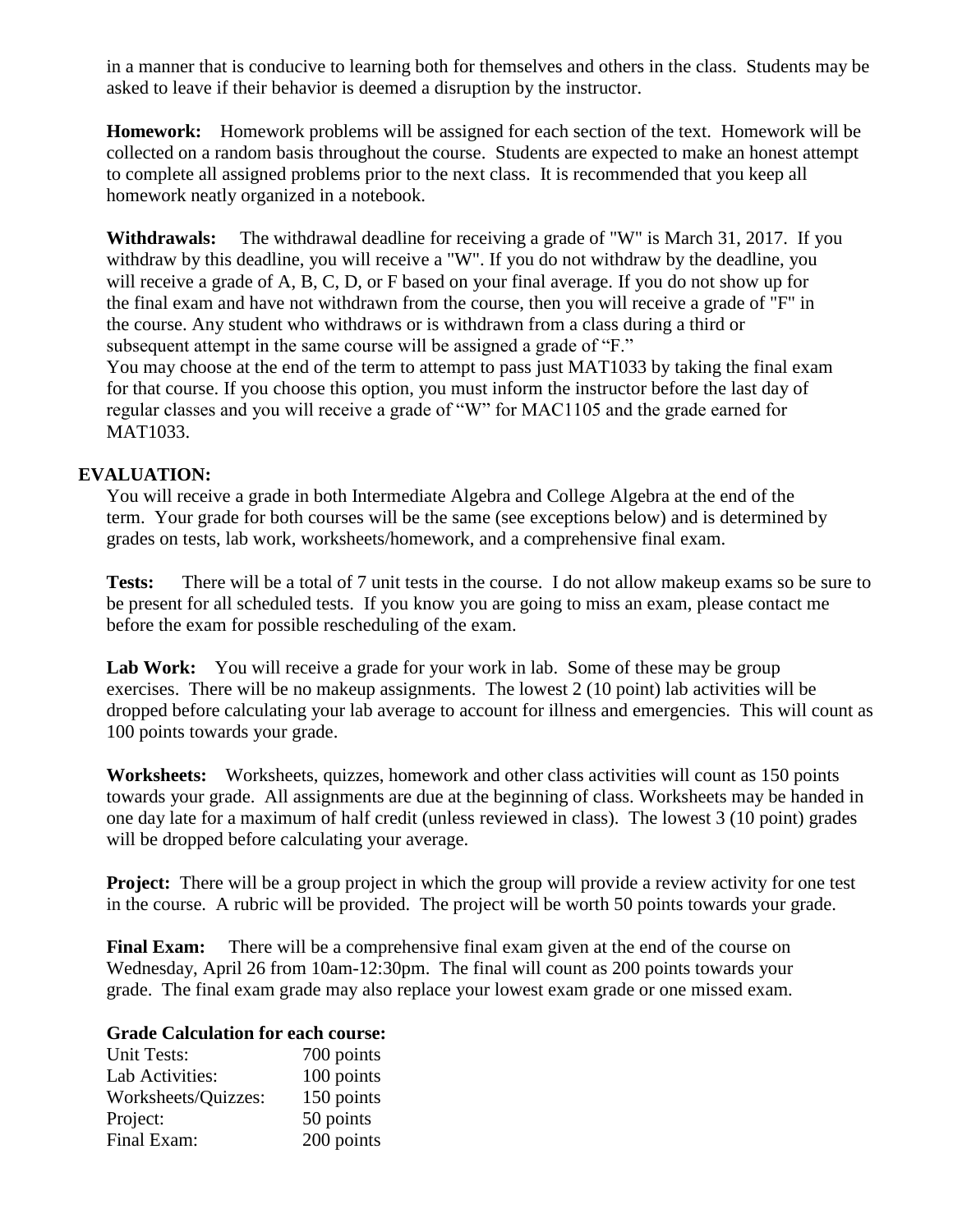Your grade will be calculated by using the following:  $A: 90 - 100\%$  B:  $80 - 89\%$  C:  $70 - 79\%$  D:  $60 - 69\%$  F: below 60%

**Exceptions to the above:** 

**If your final average in the two courses is between 65 and 69.5%, then you will receive a C in MAT1033 and a D in MAC1105.** 

**If your final average in the two courses is between 78-79.5%, then you will receive a B in MAT1033 and a C in MAC1105.**

**If your final average in the two courses is between 88-89.5%, then you will receive a A in MAT1033 and a B in MAC1105.**

**If you choose to take a W in MAC1105 in College Algebra, the grade in MAT1033 will be based on tests 1, 2, 4, 6, and 7, worksheets, labs, the project, and an Intermediate Algebra final exam. This option must be chosen before the end of regular classes.** 

**Academic Honesty:** You are expected to do your own work on exams. Providing information to another student or receiving information concerning exam content is considered cheating. The first instance of this will result in a grade of "0" for that exam (or assignment). If you receive a 0 for cheating, that grade may not be dropped or replaced with the final exam. The second instance will result in a grade of "F" for the course. Cheating on the final exam will result in a course grade of F.

## **Core Competencies Of A Valencia Graduate:**

Valencia's Student Core Competencies are complex abilities that are essential to lifelong success. This course will help you to develop and demonstrate the abilities to:

1) THINK clearly, critically, and creatively;

2) COMMUNICATE with others verbally and in written form;

3) Make reasoned VALUE judgments and responsible commitments;

4) ACT purposefully, reflectively, and responsibly.

Due to the nature of these global competencies, many of the problems will be presented in the context of an application. These applications will require students to select appropriate information from the problem and communicate effectively in order to explain and/or describe how the student used the skills they are learning to arrive at an appropriate solution for the problem.

### **Expected Student Conduct:**

Valencia College is dedicated not only to the advancement of knowledge and learning but is concerned with the development of responsible personal and social conduct. By enrolling at Valencia College, a student assumes the responsibility for becoming familiar with and abiding by the general rules of conduct. The primary responsibility for managing the classroom environment rests with the faculty. Students who engage in any prohibited or unlawful acts that result in disruption of a class may be directed by the faculty to leave the class. Violation of any classroom or Valencia's rules may lead to disciplinary action up to and including expulsion from Valencia. Disciplinary action could include being withdrawn from class, disciplinary warning, probation, suspension, expulsion, or other appropriate and authorized actions. You will find the Student Code of Conduct in the current Valencia Student Handbook.

### **Valencia I.D. Cards:**

Valencia ID cards are required for LRC, Testing Center, and IMC usage. No other form of ID at those locations will be accepted. Possession and utilization of a Valencia ID is mandatory in order to obtain these services. Some Valencia testing center locations may accept a driver's license as a photo ID but be sure to check with your testing center for the acceptable forms of ID.

### **LEARNING ASSISTANCE RESOURCES:**

*Free* tutoring services are provided on Valencia College's East campus at the Academic Success Center in Building 4-Room 101. The East Campus Academic Success Center strives to provide a *safe, inclusive learning*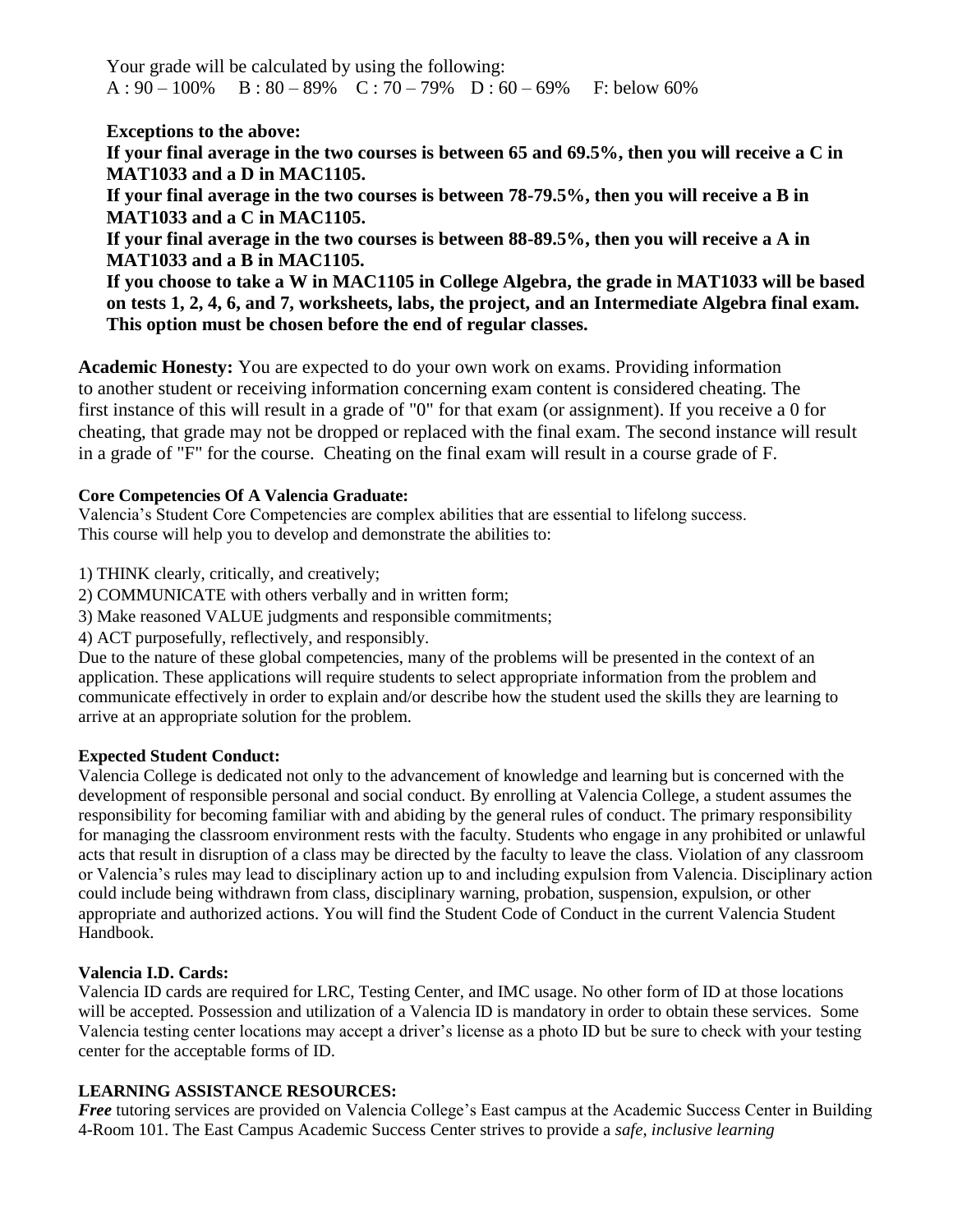*environment* that motivates students to *maximize learning opportunities, grow toward independence,* and *discover the lifelong learner within.* <http://valenciacollege.edu/east/academicsuccess/>

#### **Math support at the academic success center**

The Math Center in Building 4-Room 102-B provides individual assistance to all Valencia students enrolled in any math course. Resources include walk-in tutoring, homework assistance, workshops, final exam reviews, PERT information, academic refreshers, and much more. The SPA (Specialized Prep Area) provides specific resources to students in developmental mathematics courses. The SPA has information and study sheets for most mathematical concepts. Normal hours for the Math Center are Monday – Thursday from 8am-10pm, Friday from 8am-5pm, and on Saturday from 8am-4pm**.** Please check hours around holidays and special events and during the summer terms. <http://valenciacollege.edu/east/academicsuccess/math/>

**Valencia's Math Help 24/7:** Valencia Math professors have created pen-casts and videos of common lessons to help you learn the concepts being presented in class. This resource is located at: [www.valenciacollege.edu/math/liveScribe.cfm](http://www.valenciacollege.edu/math/liveScribe.cfm) Click on your course to view your lessons. Some lessons have more than one professor's perspective; watch more than one!

### **Smart Thinking (Online Tutoring):**

Smarthinking is a FREE online tutoring tool available to all of Valencia's students, and math tutors are available 24/7. Students can access Smarthinking through the Courses tab in Atlas. Students have an eight hour limit of usage per semester, and therefore Smarthinking is best used as a back up to on-campus services and support, not as a replacement. There are Smarthinking phone applications for both iOS and Android devices. <http://valenciacollege.edu/east/academicsuccess/onlineTutoring.cfm>

### **STUDENTS WITH DISABILITIES:**

Valencia Students who qualify for academic accommodations must provide the professor with a Notification to Instructor (NTI) from the Office for Students with Disabilities (OSD). Students are expected to discuss their specific needs with the professor, preferably during the first two weeks of class. OSD determines accommodations based on appropriate documentation of disabilities.

**Contact Information: Bldg.: 5-216; Ph: 407-582-2229; Fax: 407-582-8908;** 

**TTY: 407-582-1222. <http://valenciacollege.edu/osd/default.cfm>**

### **STUDENT FEEDBACK ON INSTRUCTION:**

Near the end of the term, students will receive an invitation through their Valencia ATLAS email account asking them to complete the Student Feedback on Instruction (SFI). This survey provides Valencia College professors with feedback on students' experiences in courses and helps them to continually improve their courses. The results are released only *after* grades are submitted and students' names are *not* included in the results - all responses will be anonymous.

#### **STUDENT ASSISTANCE PROGRAM:**

Valencia College has contracted with a private and confidential counseling service (**Bay Care Behavioral Health Student Assistance Program (SAP)**) to provide FREE short-term assistance to students who need to resolve problems that are affecting their college performance. Examples might include: stress, relationship/family issues, alcohol/drug problems, eating disorders, depression, and gender issues. Students who are experiencing any of these issues and who are enrolled in credit classes at Valencia should call the toll-free number 1-800-878-5470 to speak to a professional counselor. If needed, the counselor may refer the student to appropriate resources or to speak faceto-face with a licensed counselor. For more information, call or visit a Counselor in Student Services on any campus.

### **TITLE IX**

Valencia College strives to be a place free from all forms of discrimination. Title IX protects students from discrimination based upon sex including protections against sexual violence, domestic violence, and stalking. This also includes protections for students who are pregnant or may become pregnant. If you experience sexual violence, domestic violence or stalking and would like assistance there are several options available to you. Valencia partners with the Victim Service Center of Central Florida which is a confidential resource available 24/7. They can be reached by calling 407-497-6701. If you would like assistance on campus, you can go to valenciacollege.edu/eo or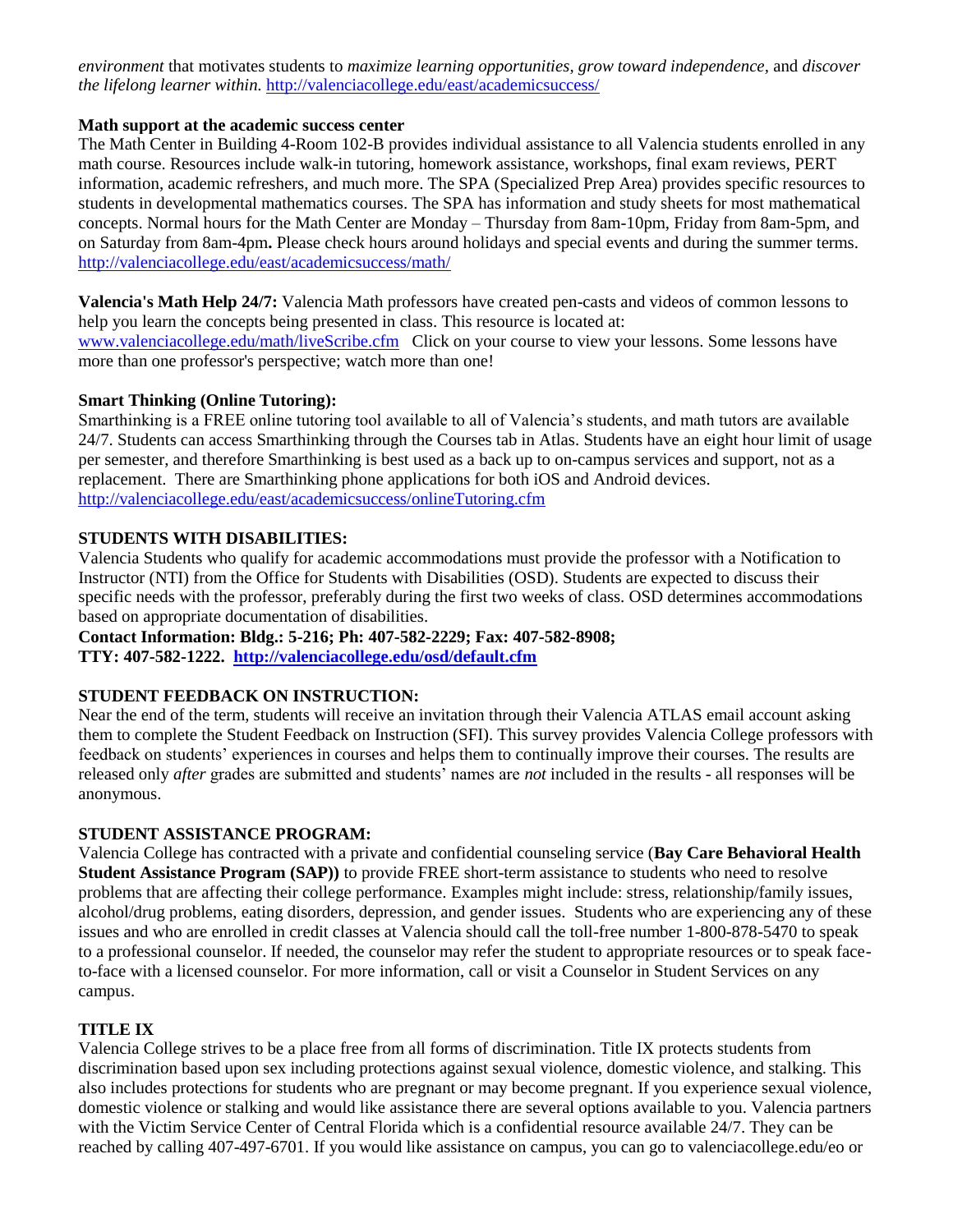contact Valencia College's Title IX and Equal Opportunity Officer, Ryan Kane, by emailing [rkane8@valenciacollege.edu.](mailto:rkane8@valenciacollege.edu) If you would like to report to law enforcement, you may visit Campus Security or call 911.

Please note that there are no confidential resources on campus. As your professor, I am required to report any information mentioned in this statement to the appropriate campus resources. This will include your name, and detailed information shared with me. We take privacy very seriously at the College and only those who have a legitimate need to know the information will be provided with this information.

If you have more questions about Title IX or the College's response, please visit valenciacollege.edu/eo.

**SL ADDENDUM**: This course is enhanced by Supplemental Learning  $\{SL\}$ . SL classes are supported by small group sessions led by Supplemental Learning Leaders (former students) who are selected because they demonstrate effective study habits and passed the course with a high grade. These study sessions are regularly scheduled, casual sessions in which students from your class compare notes, discuss assignments, and develop organizational tools and study skills. Students who participate in these sessions make better grades in the course.

## **LAB ADDENDUM**

This course includes a mandatory lab component that occurs once each week in Building 7, Room 112 (students should refer to their class schedules for details). Each lab session will be conducted by an instructional assistant and will include an activity chosen by the course instructor.

Lab activities are designed to supplement and reinforce students' understanding of the course concepts and provide students opportunities to develop their skills. In addition to being mandatory, attendance and participation in lab activities correspond to improved performance in the course, so it is in students' best interests to treat the labs just as seriously as they regard the lectures.

While in lab, students are expected to:

- abide by Valencia's student code of conduct policy. http://valenciacollege.edu/generalcounsel/policy/documents/Volume8/8-03-Student-Code-of-Conduct.pdf
- adhere to Valencia's integrity policy. <http://valenciacollege.edu/generalcounsel/policy/documents/8-11-NF-NN-Academic-Dishonesty.pdf>
- bring all textbooks, lab manuals (if provided), writing utensils, paper, and any other materials necessary to the course, including their student identification cards to allow for attendance verification and equipment check out.
- make appropriate use of any available lab equipment.
- participate in lab activities for the entire duration of the lab.
- refrain from eating, drinking, or chewing gum.
- use cell phones only within the learning environment and only when permitted by the course or lab instructor.
- maintain an appropriate volume of voice and respect for the learning environment since lab sessions may be occurring simultaneously in the lab area.
- treat classmates, instructional assistants, faculty members, supplemental-learning leaders, and anyone else in the lab area in a professional, respectful, and civil manner.
- follow all instructions from the instructional assistants and lab aides.

Students can expect the lab staff (instructional assistants and senior instructional assistants) to provide:

- clear instructions for all lab activities.
- respectful and professional assistance with all lab activities.
- assistance with specialized equipment or materials necessary for lab activities.
- a safe environment in which to learn.